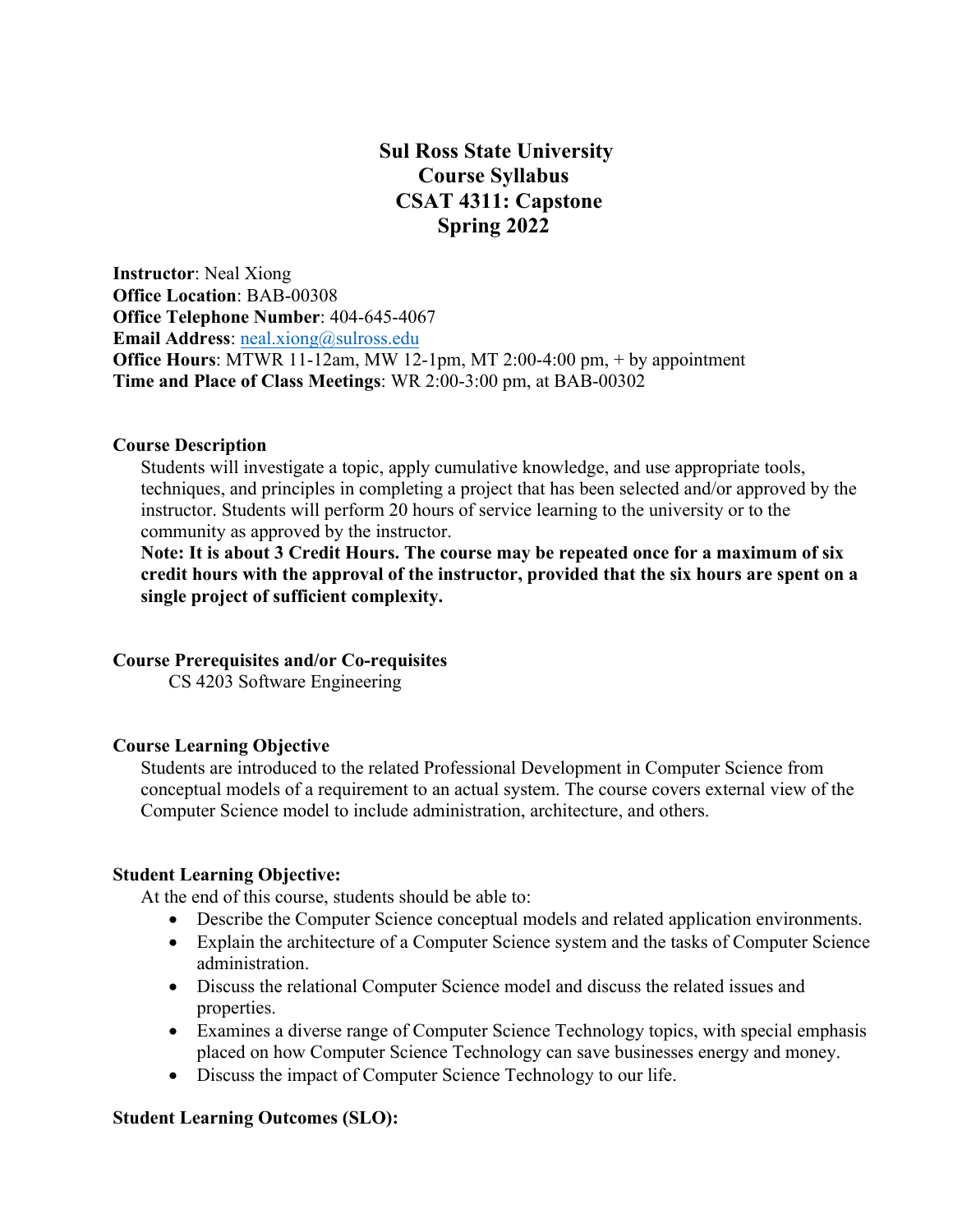At the end of this course, students will be able to: prepare a technical report, and will give a presentation about this report. The basic computer science concepts, computer resources allocation and management, and their implementation will be involved into this technical report.

## **Marketable Skills:**

- 1. Students will develop logical and analytical skills
- 2. Students will use problem-solving skills
- 3. Students will know computing methodologies in demand by public and private sectors

## **Instructional Methods / Strategies**

The course is a combination of lecture, class discussion, hands-on lab work, assignments, peer review, and reading outside of class.

**Students will be required to check their email daily**. Make sure that your email address in Blackboard is set up correctly in case I use the Blackboard email system.

Weekly activities include some or all of the following:

- Reading assigned material
- Researching assigned topics
- Participating in one or more assigned Discussions Boards by posting a contribution and responding to contributions of other students and/or the instructor
- Participating in Discussion Board forums related in Individual Projects
- Participating in Discussion Board forums related to Group Projects
- Submitting status reports on project progress
- Writing and posting papers
- Preparing and posting PowerPoint presentation
- Communicating with the instructor or other class members

## **Learning Outcome Assessment Methods** include:

- 2-3 exams, and one of these will be the comprehensive final exam
- Weekly assignments, and you will be required to review your peers as part of the assignment. You will get full credit for completed homework, but you will also get feedback about your "real" performance though the Peer Review process.

For specific dates and point values, see the end of this document.

## **Instructional Materials**

TEXT: None. You will be required to watch certain online lectures or read selected online readings. Details will be found on Canvas as assignments are made.

## **Grading Policy / Scale:**

For classes taught on one campus only, you still must come to class. For classes taught on both campuses simultaneously, the designation of the class is ITV. Classrooms are reserved for the whole semester, not for selected dates of the semester.

I record attendance and give attendance points. You can only get attendance points if we are in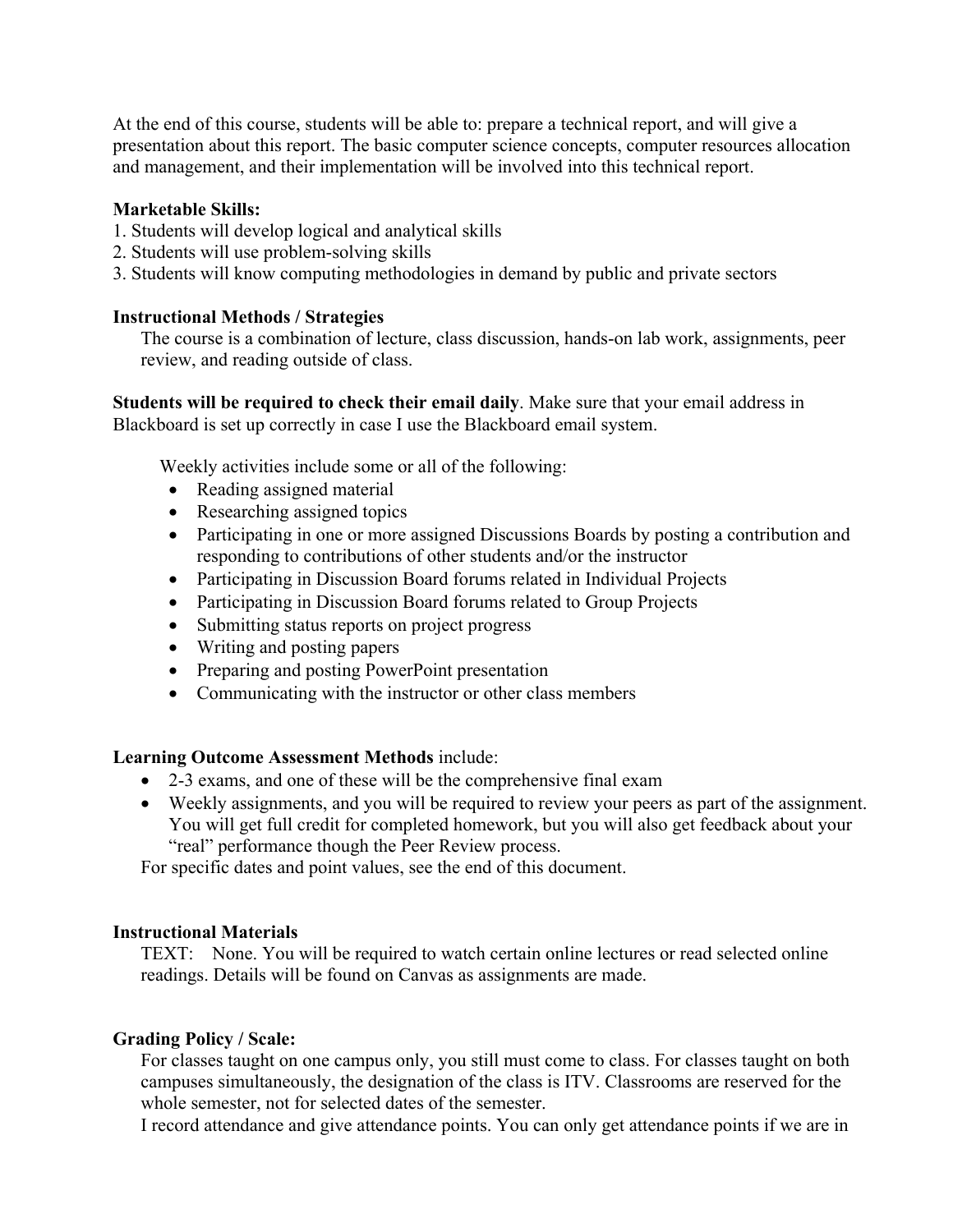the same classroom, or if you are online when I am on the opposite campus. Partial session attendance may result in partial points. Missed class meeting may receive attendance points if you provide proper documentation, at my discretion. Participation points may be unevenly distributed over the semester (i.e. not each day gets equal points).

Lab computers are a shared resource. You would not want to start a test and have computer problems because someone spilled food or drink on the keyboard. The first time I see you bring food or drink into a lab, I will give you one (1) penalty point. Each subsequent infraction earns you fifty (50) penalty points.

I work with multiple student Teaching Assistants. Some may have taken this class; others are currently taking the class. Each TA will be available for help. You can see who is supposed to be available on the online schedule under "Tutor availability".

## **Grading**

The grade you earn in this course will be based upon the accumulation of points that will be distributed in this manner:

 GRADES: Grades will be calculated in the following manner: Discussion issues Project (Mid-Exam +Final Exam)

The instructor reserves the right to lower the cutoffs for each grade, but he will not raise the cutoff. In other words, an 86% may end up being an A at the instructor's discretion, but a 91% is guaranteed to be an A. I will let you know after each exam what the current grading scale is.

For simplicity, we use a 1,00-point scale (calculated as a percentage  $\%$ ).

$$
90+ = A \n80 - 89 = B \n70 - 79 = C \n60 - 69 = D \nless than 60 = F
$$

The Family Educational Rights and Privacy Act of 1974 (FERPA) governs university policies regarding family educational and privacy rights. Copies of the act, policies and regulations are maintained in the Office of Admissions and Records, John Vaughn Library, and the Office of the Vice President of Academic Affairs. Students can find their course grades in the Blackboard gradebook. I will NOT post grades elsewhere, nor provide grades via telephone, or any other manner in violation of FERPA or any other local, state, or federal regulations.

## **Assignments Information:**

• Homework assignments count for a significant part of the course. (Almost) all homework assignments work with the Peer Review feature in Blackboard. This means, that you will be required to review and give constructive feedback on the homework of other students in the class, and that you will receive feedback on your assignment from other students in the class. The review period is always for one week after the due date for the assignment. Reviews are anonymous. You do not know the identity of the students giving you feedback (unless they let you know), and the students reviewing your work will not know who you are (unless you add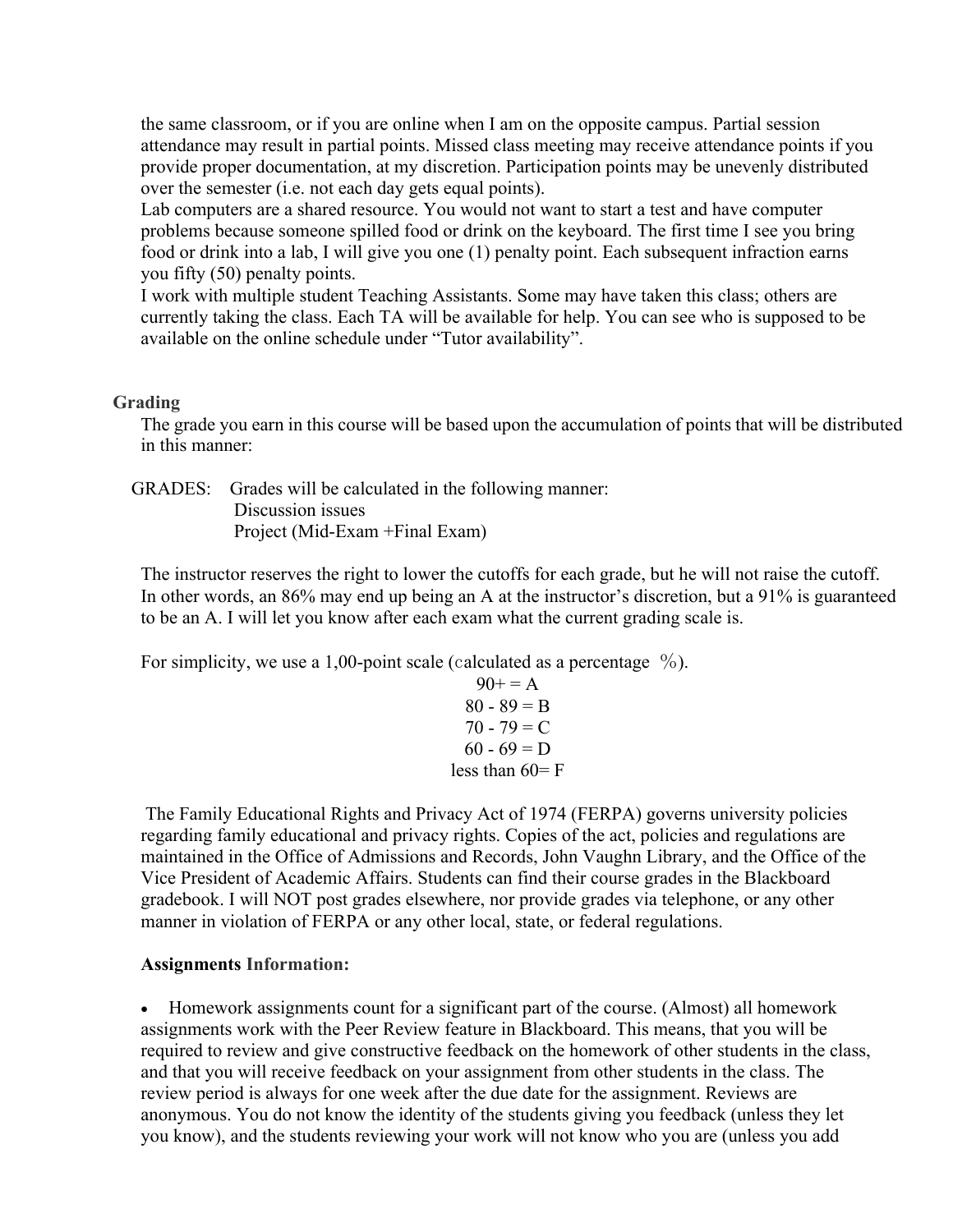your name to the assignment). Otherwise, I am the only one who knows who reviews whom. You earn points both for doing the homework and for doing the reviews. Of course, I will be reviewing your assignments too. I will use them to show examples of good work and examples of room for improvement.

• You will get full credit for homework you turn in, no matter how good or bad. If you don't turn it in on time, Blackboard automatically switches to the review period and you get no points for homework submission. I want you to get into the habit of working regularly.

• I discuss the homework on the first day of the week, and then your peer reviews will be available. Your reviews may be evaluated critically, and you can lose points there. If someone to review did not turn in homework, you will see a message that the user did not submit the assignment and gets an automatic zero. Make sure to click the Submit button so you get the full points for your review.

Be sure to review the feedback from your peers after the review period has ended.

• All students must complete their own assignments, but **assistance from other students both during class time and outside class time is encouraged**. This does not include copying and pasting someone else's material or files. If two students work together, the two do the assignment twice - from scratch. If three students work together, the three do the assignment three times from scratch. You will find that each time gets easier and faster; that you start finding improvements on the next try, and that you never really end up with exactly the same file. Repetition is an integral part of the learning process. Of course, group assignments are limited to the group.

• All work is due at the date and time indicated in the schedule. When the time to submit has passed, the assignment automatically switches from submission mode to review mode. There is no opportunity to make up missed or late assignments. You can still get points for reviewing your peers' work.

• Check your homework assignments in the Grades page. You can download and check the files you submitted there.

• I will only grade work submitted over Blackboard. Do not email files. If you make a mistake, or would like to send different files before the due date, just send all the assignment files again. If you must send multiple files, make sure to send them all together. If Blackboard only allows you to attach one file, create a compressed (zipped) file. If you want to, you can also send a backup copy of assignments to neal.xiong@sulross.edu. It is an email address that I do not monitor actively, but an email with assignment attached, sent before the due date, would be a consideration for adjustments to your final grade under my instructor discretion.

# **Tests**

• You can only take the tests in the classroom. Some tests will be done with paper and pencil in class. Online tests will be password protected and the password will only be available to students in class. For classes alternating between Tahlequah and Broken Arrow, someone else will monitor the test in Broken Arrow. Students in the BA section are welcome to come to Tahlequah so you can ask me to help with computer problems.

• Unless specifically announced in writing, all tests are closed book and done without any aids. This includes cellphones. Turn off your cellphone before the test and do not turn it on until you have left the classroom.

The final exam is comprehensive. If you miss one of the earlier tests, you can ask by email to neal.xiong@sulross.edu to have the score on the comprehensive final to replace the score on the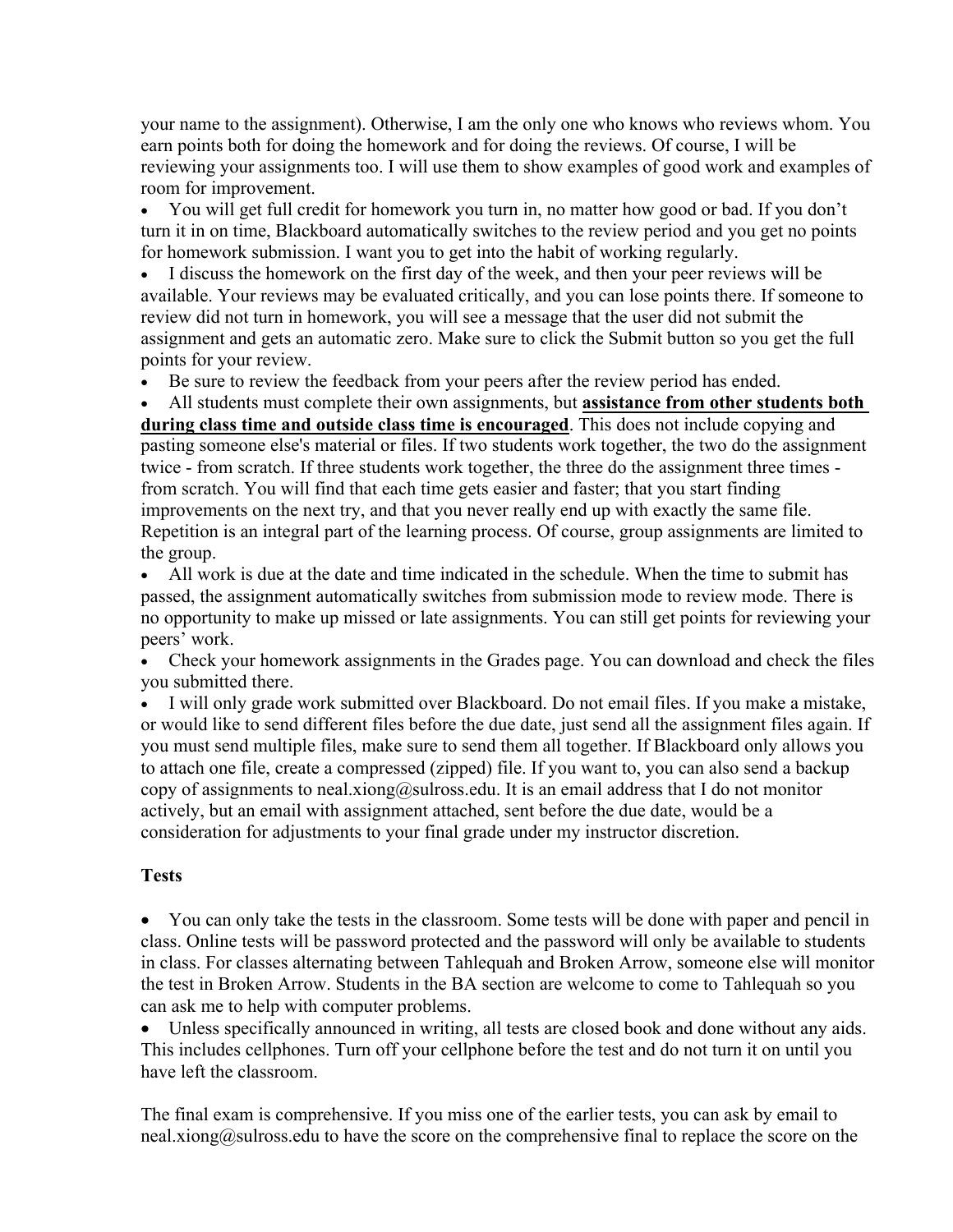missed test.

## **My Teaching Philosophy**

I think that the following promote better learning, so I build them into my courses.

• Multiple-choice tests are a poor tool to measure if students learn. I mainly use MC quizzes to force students to read the material. In programming courses, you work mostly on programs.

• You need frequent feedback on how you are doing. I use low-stakes testing (frequent, small assignments, few points) for regular homework, and high-stakes testing (infrequent, large tests, high points) to test "for real".

• Repetition helps. We practice the same thing at least once, but preferably multiple times, before the test.

• A great way to learn is to review someone else's work, evaluate it on clear criteria, and providing constructive feedback. I use peer grading for homework. Everything can be anonymous (for the students). Unless you choose otherwise, peer reviewers do not know the identity of the student reviewed, and students whose work is reviewed do not know who reviewed them.

• Regular work helps. I use that in my courses by setting clear dates for assignments, and providing timely feedback. Over the years, I have noticed more and more that one of the main reasons students fail is poor planning. Cramming before a test just does not work in the long run. I make the chunks smaller and more frequent, but that only works if both I as instructor and you as student work on that together.

• Peer pressure is a positive thing. In class, I show examples of your homework to show anonymous examples great work and not-so-great work. If you want your reviewer to know your name, reveal it in the Comments box on submission. Do not put it in the files you send. Be proud if I show your work as an example of great work, and you do not have to be embarrassed if your work is criticized – just do better next time.

• Life happens. Some will say that "sh<sup>\*\*</sup>t happens". You get sick; the car breaks down, etc. I record all class sessions on Collaborate, so it is easy to catch up with the material if something happens.

• Coming to class helps. I have C students making As because they come to class and turn in work on time. I have A students getting Cs because they underestimate the material, skip class, and think that they can make it all up on the final. Of course, I also have A students making As and C students making Cs. To encourage you to attend, I give attendance points. Please check your attendance points in the gradebook and if you did not get the points, contact me so I can check.

• You need to know how you are doing in the class. I use a very simple system: 1,000 points in the course. As soon as you have 700 points, you have EARNED a C. When you get to 800 points, you have EARNED a B.

## **Class and Instructor Policies**

Attendance is required with 100 credit points, and hope everyone can enjoy this course. If there is any special case, please contact with your instructor directly.

## **Academic Policies / Required Information**

Please go to our university website for required information pertaining to:

- Academic Misconduct
- American with Disabilities Act
- Inclement Weather/Disaster Policy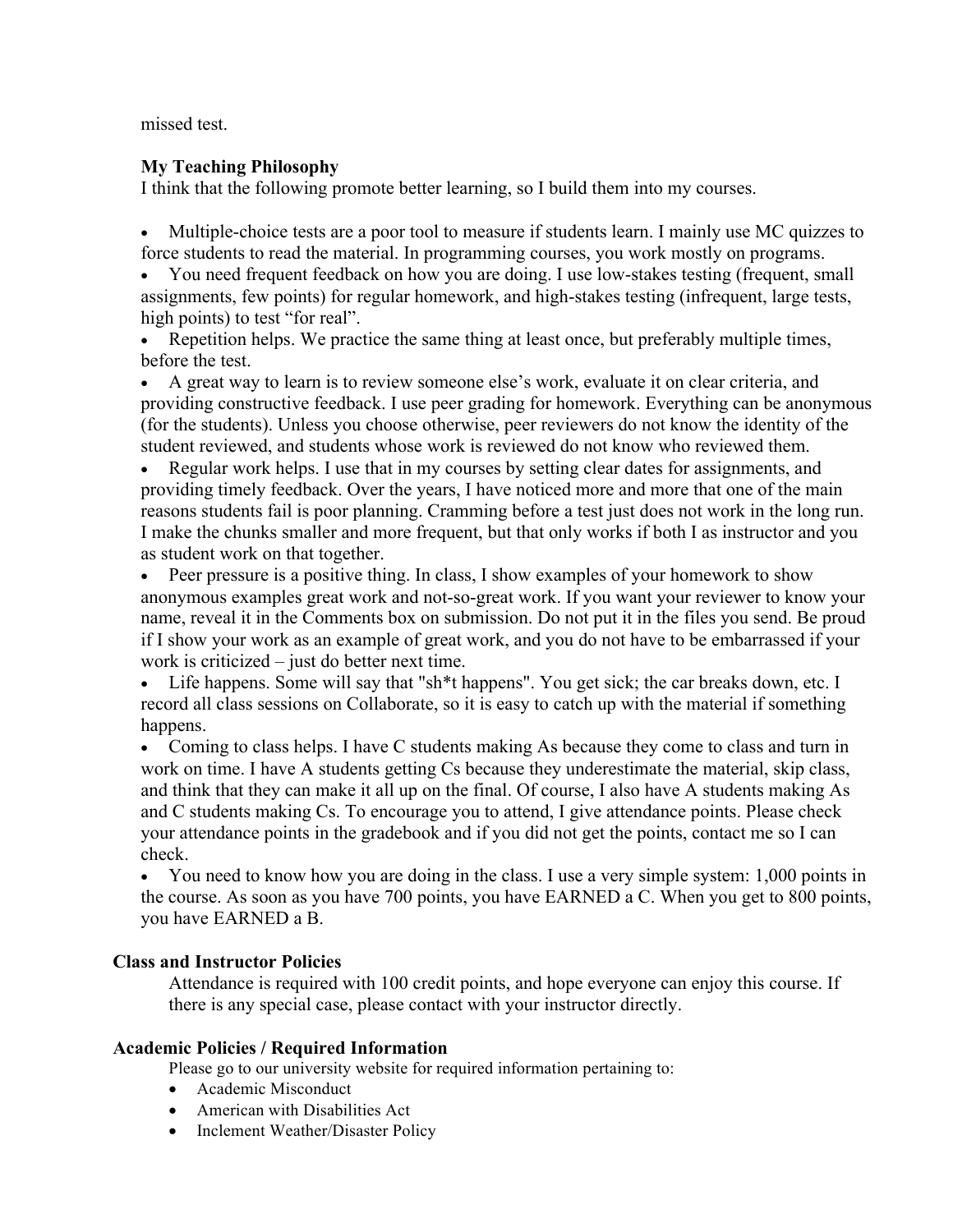- Release of Confidential Information
- Student Handbook
- Teach Act
- Textbook Information
- Title IX
- Library Services
- Distance Education Statement

#### **Dropping the Class**

Each semester, SRSU sets a deadline during the semester when students may drop a course with an automatic "W". The deadline is available at the Academic Calendar of the university. Your work is reviewed regularly and promptly, and I post the grades as soon as possible. Knowing your current points total and how many points you can still earn, tells you your standing in the class. If you do not do well before the deadline to drop with a "W," consider dropping the class.

If you decide to drop after the deadline to drop with an automatic "W," there is a second deadline for withdrawing from the class. You will only get a "W" if you are passing at the time of withdrawal based on the University's policy:

.............Withdrawal after Twelfth Week: If a student formally withdraws from single classes or completely from the University after the twelfth week, the instructor will assign a W or F depending on the student's standing in the class at the time of withdrawal. A "W" will be assigned if the student was passing at the time of withdrawal. An F will be assigned if the student was failing at the time of withdrawal...........

I follow this policy, so please do not ask to give you a W after the deadline for withdrawing with a W. Furthermore, instructors have the option dropping students from the class under the Academic Withdrawals policy. This is what the policy says:

"Students who enroll in a course or courses and have poor attendance or participation as determined by the instructor may be administratively withdrawn "AW." Students who are withdrawn for non-attendance or administratively withdrawn will be responsible for payment and repaying any financial aid received for the course or courses that must be returned to the provider."

Finally, faculty must report students who do not attend the course. We usually have to do this in the second week of the course. Logging into an online course is not sufficient to constitute attendance. You need to have participated in some way - a discussion board, assignment, etc.

#### **Academic Dishonesty**

The navigation menu on the left has a special button for academic integrity. This is the university policy. Read it, and notice that the sanction for being caught cheating is up to the instructor. The following applies to all courses I teach: **My standard sanction for any cheating is an F in the course.**

## **General Policies:**

Students are expected to check on Blackboard for announcements and updated assignments. You are expected to check your Sul Ross e-mail account. When meeting through Zoom or Microsoft Teams, make sure your first name and at least last initial are visible. Preference will be that your video is available, but please make sure you are properly dressed.

**Americans With Disabilities Act:**